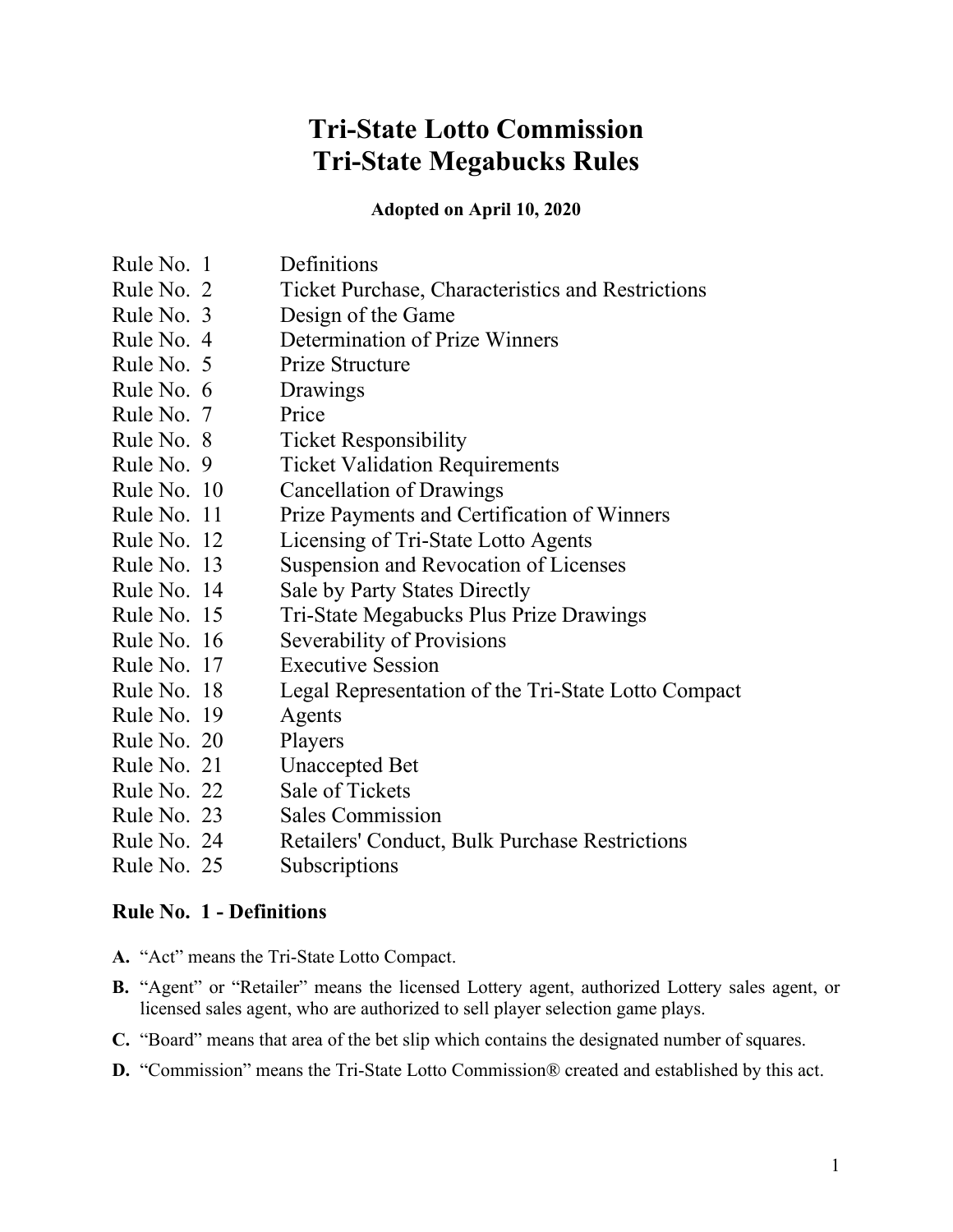- **E.** "Director" means the administrative head in charge of day-to-day operations of any party Lottery of the Tri-State Lotto Commission®.
- **F.** "Draw number (x)" means where (x) is a whole number referring to the draw following the most recent draw containing a top prize pool winning ticket. The draw number shall start at one (1) and continue sequentially up to and including the draw that contains a top prize pool winning ticket, after which the draw number shall revert back to one (1) for the next draw.
- **G.** "Drawing" means that process which is used to select randomly five (5) winning numbers between one (01) and forty-one (41) and one additional number between one (01) and six (06) referred to as the Megaball number.
- **H.** "Easy Pick" means a computer-generated random play to be used as a player's bet.
- **I.** "Game Ticket" or "Ticket" means a slip of paper produced by an authorized on-line terminal acknowledging the recording of a legal transaction between the Lottery and the recipient for a certain date.
- **J.** "Lotto" means a game of chance in which a player selects a certain field of numbers from a larger field of numbers.
- **K.** "Party states," "Party Lottery," or "Lottery" means the lotteries of the states of New Hampshire, Vermont and Maine. Party states may also include other states in the event of expansion of the Tri-State Lotto Compact.
- **L.** "Person" means an individual, partnership, association, organization, club, company, corporation, trust, estate, society, joint stock company, receiver, trustee, assignee, referee, or any other person acting in a fiduciary or representative capacity, whether appointed by a court or otherwise, and any combination of individuals. Person shall also mean agencies and instrumentalities of the state, counties, cities, towns and villages.
- **M.** "Play," "game Play" or "Bet" means the players selection or a computer pick of the five (5) different two-digit numbers from one (01) through forty-one (41) and one additional twodigit number between one (01) and six (06) which appear on a ticket as a single lettered selection, to be played for a specific draw.
- **N.** "Bet slip" means an authorized slip of paper preprinted with numbered and play style blocks, completed by the player to designate the numbers and play style to be entered into a drawing. A "bet slip" is not evidence of play.
- **O.** "Terminal" means a device which is authorized by the Lottery to function in an on- line, interactive mode with the central computer system, for the purpose of issuing Lottery tickets and entering, receiving and processing Lottery transactions, including purchases, voiding purchases, validating tickets and transmitting reports.
- **P.** "Tri-State Megabucks ®" means a draw game offered for sale by the Commission.
- **Q.** "Winning Numbers" means the five (5) two-digit numbers between one (01) and forty-one (41) randomly selected from a common set of numbers and one (01) two-digit number between one (01) and six (06) randomly selected from a common set of numbers at each official drawing to determine winning plays contained on a game ticket for a specific date.
- **R.** "Subscription" means a set of five (5) different two-digit numbers between one (01) and forty-one (41) and one (01) two-digit number between one (01) and six (06) purchased for a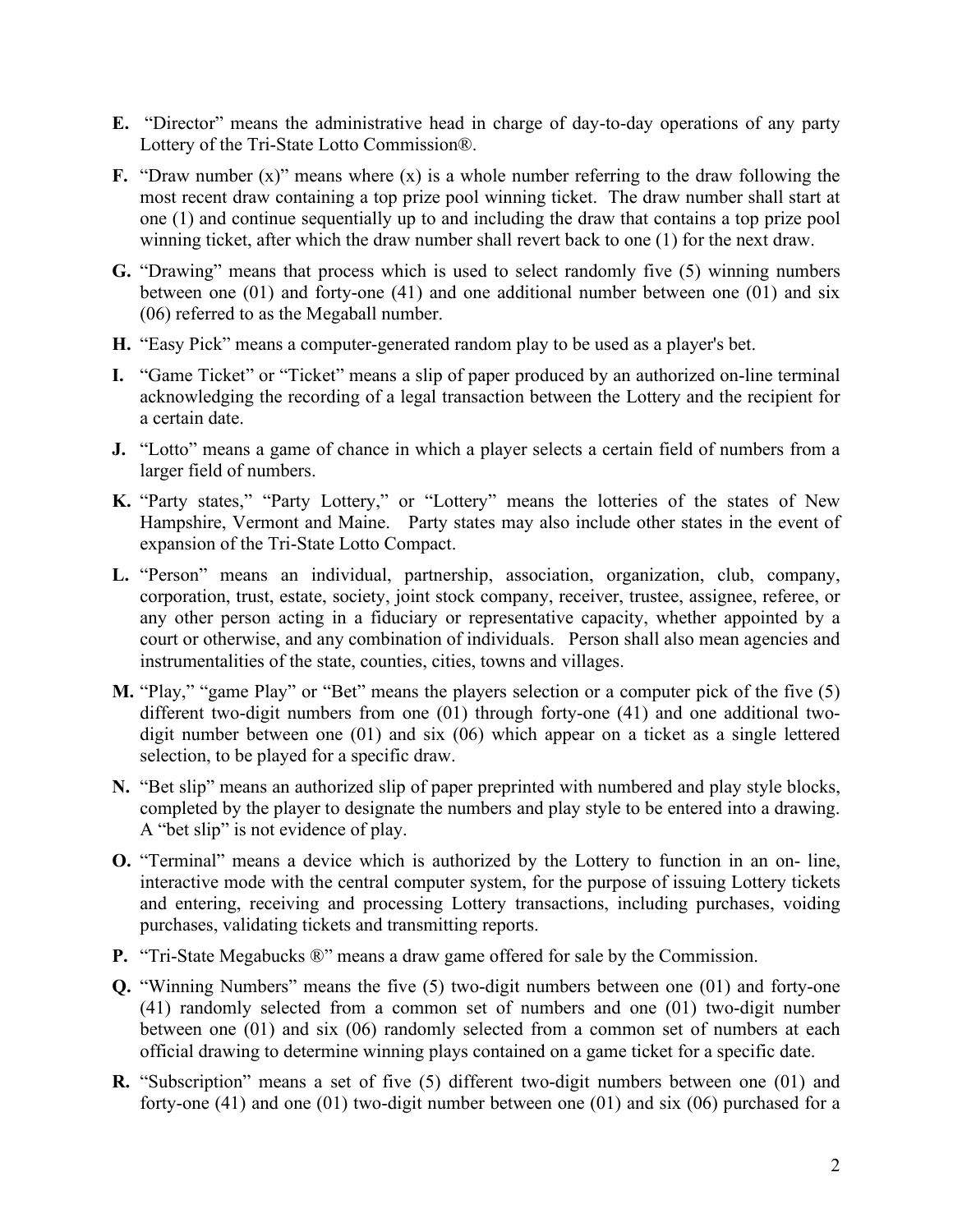specific number of draws through any party Lottery's gaming system subscription component.

- **S.** "Top Prize Winner" means a game play that identically matches the winning numbers.
- **T.** "Pari-mutuel" means the calculated prize amount for a prize category by dividing the amount of winning plays for the prize category into the amount of prize money available for the prize category.

## **Rule No. 2 - Ticket Purchase, Characteristics and Restrictions**

- **A.** A valid Tri-State Megabucks ® ticket shall contain all of the following:
	- 1. The logo or caption "Tri-State Megabucks ®";
	- 2. The drawing date(s);
	- 3. The total ticket price/number of draws;
	- 4. The applicable validation number that corresponds to the party Lottery's computer data files;
	- 5. A terminal printed validation bar code;
	- 6. A vendor security-issued number;
	- 7. A ticket stock sequential number;
	- 8. The player's chosen bet(s) each consisting of five (05) two-digit numbers and the one (01) additional two-digit number;
	- 9. Retailer number;
	- 10. Terminal number;
	- 11. Time stamp/purchase price; and
	- 12. Text lines available for Lottery messages.
- **B.** A ticket is subject to the validation requirements of Rule 9 and a play shall be void unless the bet evidenced by the ticket reaches, is accepted by, and is recorded by the central computer.
- **C.** A bet slip has no pecuniary or prize value and shall not constitute evidence of ticket purchase or numbers selected.
- **D.** A play is void unless each of the five printed numbers and the one additional number on the ticket has two digits. For example, "03" is a valid number whereas "3" is not.
- **E.** A ticket may be canceled under the conditions established by the Commission in Tri-State Policy No. 9.
- **F.** In the event that a ticket is invalid, in accordance with the provisions of Rule 9, the player shall be entitled to a refund from the party Lottery equal to the price of the ticket.
- **G.** It shall be the sole responsibility of the player to verify the accuracy of the game plays, amount wagered and draw day(s). In the event of an error, the player's sole remedy shall be the canceling of the ticket, pursuant to Rule 2 (f). The Commission shall not be responsible for tickets printed in error, and its liability shall be limited to the canceling of the erroneous ticket pursuant to Rule 2 (f).

## **Rule No. 3 - Design of the Game**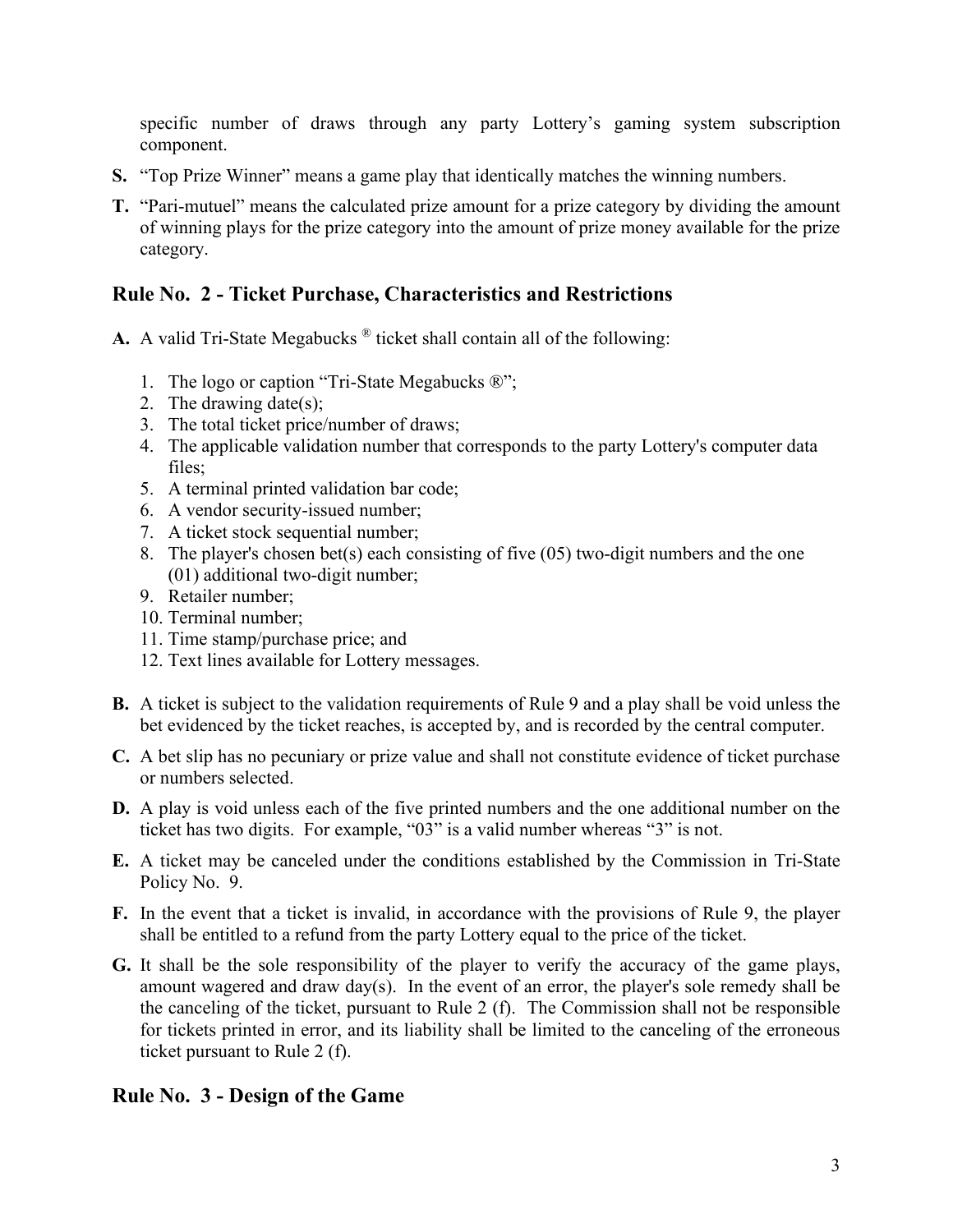- **A.** The Commission shall determine the amount of numbers which constitute the field of numbers from which a player may select numbers. The Commission may also change the amount of numbers in that field as well as the amount of numbers to be selected from it.
- **B.** Tri-State Megabucks ® tickets may be offered for sale at a price that has been determined by the Commission.
- **C.** The Commission may determine, in its sole discretion, to change the design of the game, frequency of play, and the termination date of the game. If the Commission elects to terminate the Megabucks ® game, the Commission shall:
	- 1. Publicly announce the final draw date;
	- 2. Determine the method for distribution of the final Megabucks® jackpot prize pool;
	- 3. Determine the method for distribution of all Megabucks® prize contingency accounts; and
	- 4. Refund, to each valid Megabucks® subscriber, the subscription value of their remaining draws beyond the game's final drawing date.

## **Rule No. 4 - Determination of Prize Winners**

**A.** Prizes shall be determined and awarded on the following basis:

| Tickets containing the following number of<br>matches in one single game play irrespective<br>of drawing order | For \$2 bet                                                       |
|----------------------------------------------------------------------------------------------------------------|-------------------------------------------------------------------|
| All five $(5)$ of the first five numbers and the<br>Megaball number                                            | A share of the current top<br>prize as determined in rule<br>4(d) |
| Five $(5)$ of the first five numbers $(5)$ and no<br>Megaball number.                                          | \$30,000.00                                                       |
| Four (4) of first five (5) numbers and Megaball $\frac{1}{1,300.00}$<br>number                                 |                                                                   |
| Four $(4)$ of first five $(5)$ numbers and no<br>Megaball number                                               | \$150.00                                                          |
| Three $(3)$ of first five $(5)$ numbers and<br>Megaball number                                                 | \$25.00                                                           |
| Three $(3)$ of first five $(5)$ numbers, and no<br>Megaball number                                             | \$7.00                                                            |
| Two $(2)$ of first five $(5)$ numbers, and<br>Megaball number                                                  | \$5.00,                                                           |
| Two $(2)$ of first five $(5)$ numbers, no Megaball<br>number                                                   | \$2.00, subscriptions receive<br>one free play extension          |
| One $(1)$ of first five $(5)$ numbers, and<br>Megaball number                                                  | \$2.00, subscriptions receive<br>one free play extension          |

**B.** Only the highest prize won per game play will be paid.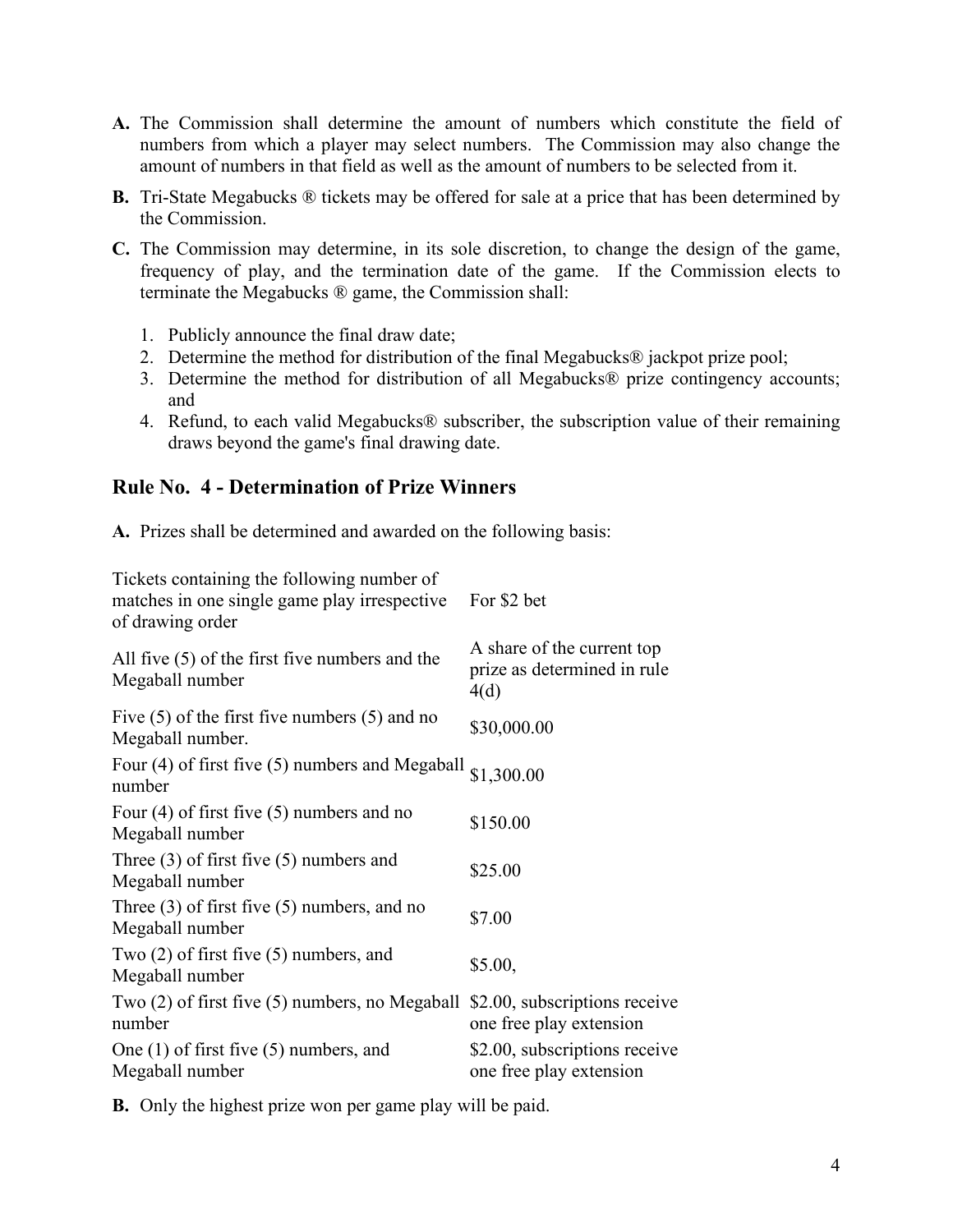- **C.** The formula for determining the top prize and shares of the top prize shall be as follows:
	- Top Prize Pool=  $((TPPP + C) AB CD)$
	- Where: TPPP= Top Prize Pool Percentage equal to P  $\times$  43.14%
	- LTPP= Low Tier Prize Pool equal to P  $\times$  56.86%
	- AB= Agent Bonus of 1% of the annuitized value of any single winning jackpot ticket, but not to exceed a maximum of \$30,000 per winning ticket and 1% of the second tier prize of \$30,000 per winning ticket.
	- P=Prize Pool (50% of Gross Non-Cancelled Sales for Drawing Involved)
	- $\bullet$   $C =$  Carryover Top Prize Pool (if any) from preceding drawing.
	- CD = Commission Directed reallocation of Prize Pool for prize reserves (see Rule  $5(H)$ ).
- **D.** A "share" of the top prize is determined by dividing the Top Prize Pool by the number of Top Prize Winners. Unclaimed shares, after one year, revert to the Expired Unclaimed Prize Account. Holders of each "share" will receive annual payments as determined by the Commission. The amount of each annual payment will be the amount payable as determined by an annuity, or securities purchased at the time with the amount of the "share," less applicable tax withholdings. If the Cash Option was selected, the "share" shall be paid in one present cash value payment, less applicable tax withholdings. A cash winner shall not be entitled to any additional prize payments.
- **E.** The excess value of all low tier prizes for a drawing that is higher or less than the expected Low Tier Prize Pool shall be added to/deducted from the Megabucks® Low Tier Contingency (MLTC) Account.
- **F.** In circumstances where the low tier prize payout exceeds available dollars in the low tier prize pool, the Megabucks Low Tier Contingency Account and 50% of the Prize Reserve Account combined, the set prizes shall be paid on a pari-mutuel basis.
- **G.** At the end of a fiscal year the Commission shall determine the method to zero balance any shortage in the MLTC which may include the transfer of available funds from the Prize Reserve Account and/or the expired unclaimed prizes. If the MLTC account has a positive balance at the end of a fiscal year, the Commission shall determine whether or not to disburse the excess balance and the method of disbursement.

# **Rule No. 5 - Prize Structure**

- **A.** The prize structure of Tri-State Megabucks® shall not exceed fifty (50) percent of the total amount for which tickets have been sold and shall consist of a prize pool including:
	- 1. Prizes paid or committed to winners;
	- 2. Prizes which are unclaimed for a period of 366 days (see Rule 11 (g)) after the drawing date in which the prize was won and voted by the Commission to be included in a designated drawing or promotion;
	- 3. Agent bonuses will be 1% of the annuitized value of any single winning jackpot ticket, but not to exceed a maximum of \$30,000 per winning ticket and 1% of the second tier prize of \$30,000 per winning ticket. Except whenever a winning Megabucks® ticket is sold in a New Hampshire State Liquor Store, the agent bonus will be paid to the New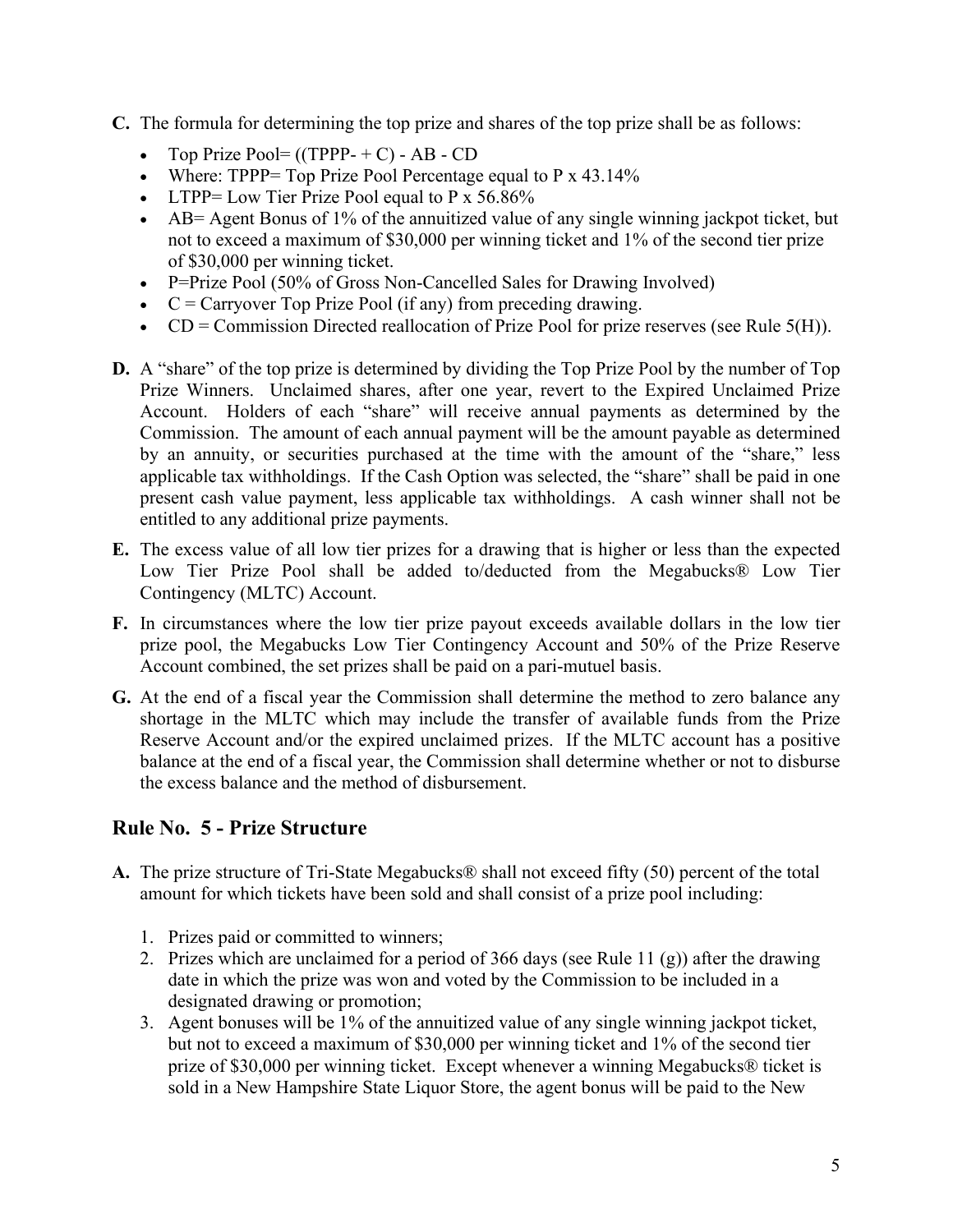Hampshire Liquor Commission employees of that store in a manner decided and managed by the New Hampshire Liquor Commission; and.

- 4. Special prizes or bonuses as specified by the Commission to maintain public interest in the game.
- **B.** The Commission shall determine the distribution of the prize pool and shall announce the prize structure in appropriate directives.
- **C.** In the case of an unclaimed jackpot ticket, upon the expiration of 366 days (see Rule 5(e)) after the drawing date in which the prize was won, the prize shall revert to the expired unclaimed prize pool.
- **D.** At least once a year, the Commission shall be required, no later than September 14, to make a decision as to the disbursement of expired unclaimed prize money.
- **E.** All prizes must be claimed as directed within 366 calendar days of the drawing in which the prize was won. For purposes of determining the claim period, the first (draw) day shall be excluded, and the last day included. In the event the last day falls on a Saturday, a Sunday, or a legal holiday, the time to claim shall be extended to close of business on the next day thereafter when Lottery offices are open for business. Any prize not claimed within the specified period shall be forfeited.
- **F.** The minimum annuitized value for a Megabucks® top prize pool for draw number one (1) shall be no less than \$500,000. For each subsequent draw, the minimum annuitized value of the Megabucks® top prize pool shall be incremented no less than \$25,000, until such time the top prize pool is self-funded, as determined by the Commission. The minimum cash value for a Megabucks® top prize pool shall be one half the annuitized value of the top prize pool, until such time as the top prize pool is self-funded, as determined by the Commission.
- **G.** In the event of a winning ticket(s) for a draw prior to the first self-funded top prize pool, if there are insufficient funds to fund the minimum top prize pool, the Tri-State Business office shall transfer funds from the Tri-State contingency account(s) necessary to fund the minimum value for the top prize pool established for the winning draw number.
- **H.** An amount not greater than 5 percent of the value of the gross, non-cancelled sales for each drawing shall be deducted from the top prize pool and placed in trust in a prize reserve account to be used for future Megabucks® prizes won in excess of a drawing's expected low tier prize amount, or, to fund any guaranteed minimum jackpot. The amount deducted shall be determined by the Finance Committee up to the percentage defined in this paragraph. Additional amounts in excess of the amount described in this paragraph may be deducted from the top prize pool and added to the prize reserve as directed by the Commission. The Commission shall establish a maximum balance for the Prize Reserve Account (PRA). Once the Prize Reserve Account exceeds the designated amount, the excess shall become part of the Top Prize pool. The Commission may determine to expend all or a portion of the funds in the account for the payment of prizes or special prizes in the game. Any amount remaining in a Prize Reserve Account at the end of this game shall be carried forward to a replacement game Prize Reserve Account or expended in a manner as directed by the Commission and in accordance with state law.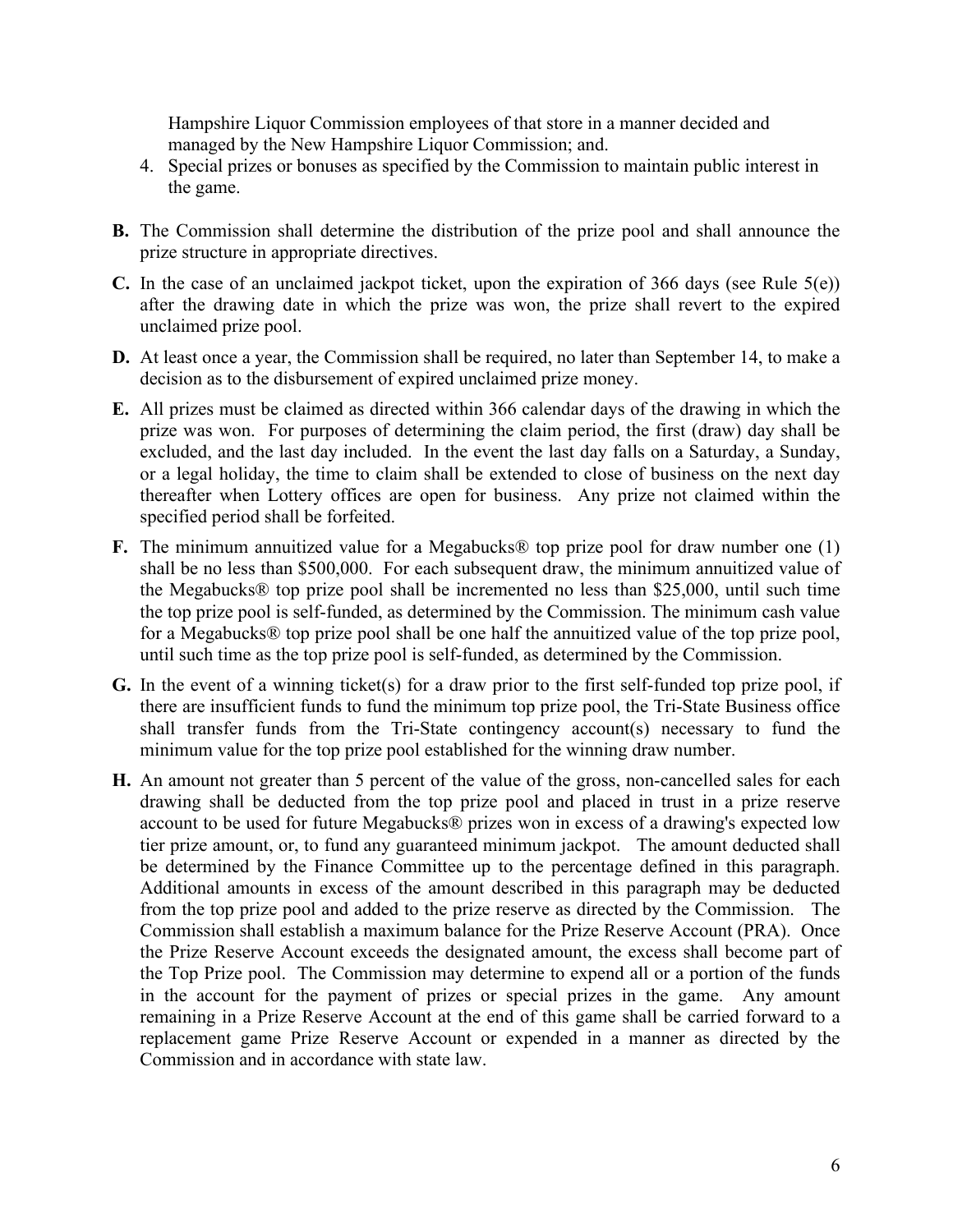Comment: The intent of this language is to contribute up to 5 percent of sales to a guaranteed jackpot contingency fund. The Finance Committee will determine the percentage needed to keep Prize Reserve Account funded to the level needed to support the Top Prize Pool. The established maximum balance or designated amount is set at \$1,000,000.

## **Rule No. 6 - Drawings**

Drawings shall be conducted in such manner, with such frequency, and at such times and places as the Commission may determine, and shall be announced to the public.

#### **Rule No. 7 - Price**

Game plays shall sell for the amount determined by the Commission, who shall make a public announcement of the same. Game plays and tickets may be purchased only through licensed agents.

#### **Rule No. 8 - Ticket Responsibility**

- **A.** Until a signature is placed upon the back portion of a ticket in the area designated for the signature, a ticket shall be owned by the physical possessor of the ticket. When a signature is placed on the back of said ticket in the place designated, the person whose signature appears in this signature area shall be the owner of the ticket and shall be entitled, subject to the validation requirements of Rule 9, to any prize attributable to that ticket.
- **B.** The Lottery shall not be responsible for lost, damaged or stolen tickets prior to validation.

## **Rule No. 9 - Ticket Validation Requirements**

- **A.** To be a valid ticket and eligible to receive a prize, unless a subscription, all the following requirements must be satisfied:
	- 1. The ticket must have been issued by the party Lottery through a licensed agent through a party lottery's central gaming system in an authorized manner. The ticket must be intact and must not be mutilated, altered, reconstructed, or tampered with in any manner.
	- 2. The ticket date must have been recorded in the central computer system before draw break and at least five (5) minutes prior to the scheduled drawing; even if it appears that a bet is accepted, by virtue of a printed ticket, any bet not meeting the criteria in this section is void.
	- 3. The information appearing on the ticket must correspond precisely with the information in the party Lottery's central gaming system.
	- 4. The validation number must appear in its entirety, and correspond, using a computer validation file, to the winning game play or plays printed on the ticket. The ticket stock sequential number on the back of the ticket must correspond to the information in the party Lottery's central gaming system.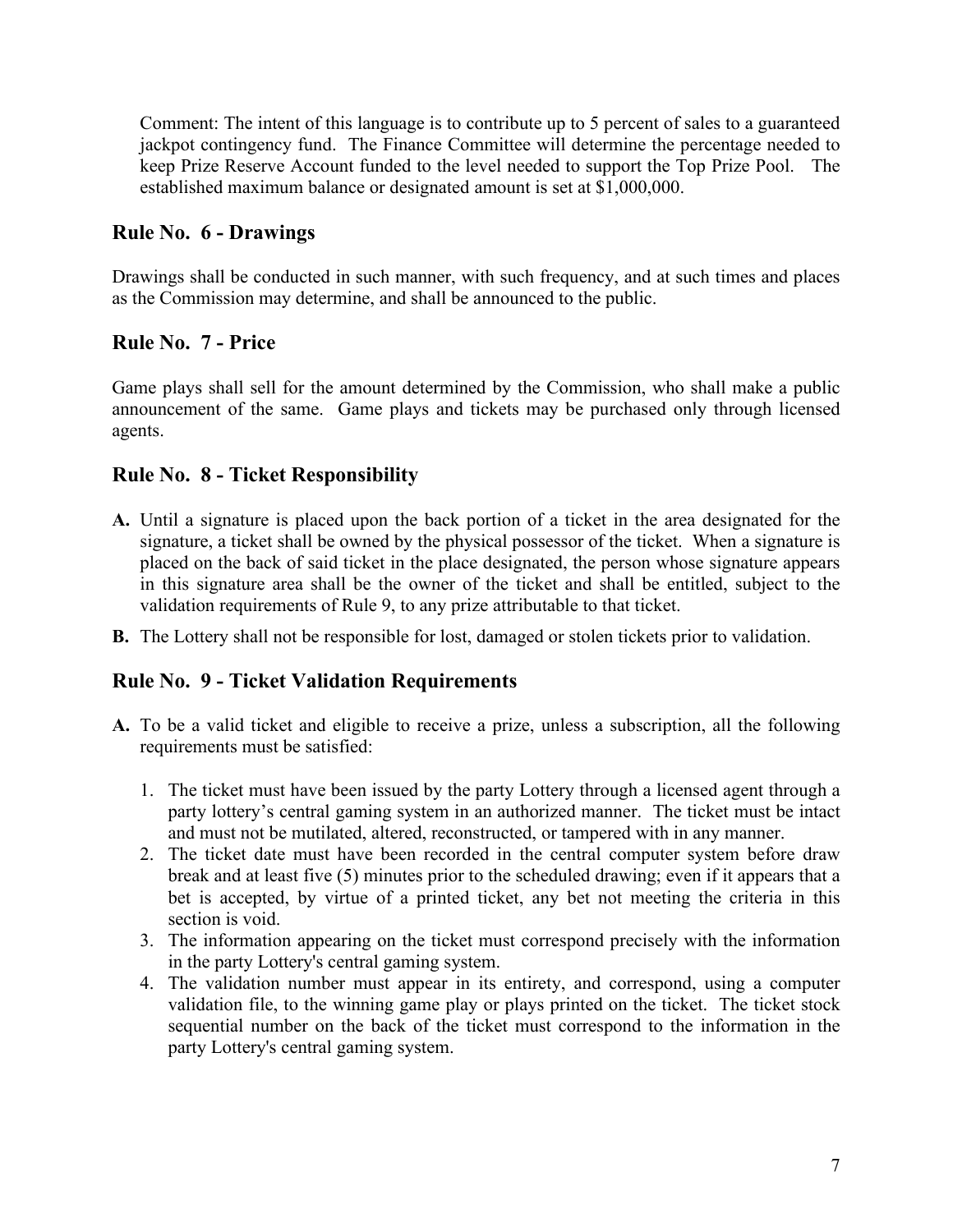- 5. The ticket must not be defectively printed, fuzzy, produced in error, counterfeit in whole or in part, altered, unreadable, reconstructed, tampered with in any manner, stolen, blank or partially blank, misregistered, or defective.
- 6. All information appearing on an apparent winning ticket must correspond to the party Lottery's records of winning tickets, and another ticket with identical data shall not have been paid.
- 7. The ticket must be intact, fully legible, complete and not miscut, correspond to the art work on file at the party Lottery in every respect.
- 8. The ticket must pass all other security criteria determined by the Commission.
- 9. The ticket must be validated in accordance with the provisions of these rules relating to the procedures for claiming prizes and for the payment thereof.
- 10. An apparent winning ticket shall be void unless the ticket is printed on a paper stock roll which was in use at the time of the bet by, and validly issued to, the agent from whom the ticket was purchased.
- **B.** In the event that a ticket fails to pass all the criteria as set forth in this rule, the ticket shall be deemed void and ineligible for any prize and shall not be paid. In the event of a dispute or other instance of doubt, the decision of the director shall be final and binding. If the director determines that the ticket is not eligible to receive a prize, then the director or the director's designee may, at the director's or the director's designee's option, replace an invalid, defective or otherwise erroneous ticket with a ticket of equivalent sales price from any current Lottery game. Replacement of the ticket shall be the bearer or claimant's sole and exclusive remedy.

## **Rule No. 10 - Cancellation of Drawings**

The Lottery has the right to cancel drawings and/or sales of tickets on holidays, days of special importance, or on days when conditions make conducting the game impractical or inappropriate. The Lottery is authorized to conduct drawings and make-up drawings at times, dates, and pursuant to methods determined by the Lottery.

## **Rule No. 11 - Prize Payments and Certification of Winners**

- **A.** All prizes of \$599 or less or an amount required by a party Lottery may be paid directly by Lottery sales agents. The claimant shall present the ticket to a Lottery agent, complete the back of the ticket with the claimant's name and address and provide identification as required by a party Lottery. The agent, after verifying that the ticket is a winning ticket and examining it for alteration, shall pay the claimant directly or to the claimant's authorized representative. Prizes are validated in the state in which the ticket is purchased.
- **B.** Prizes of \$600 or more or an amount required by a party Lottery will be paid centrally by the party Lottery. In the case of a holder(s) of a top prize winning ticket must claim this prize at the office of the party Lottery in which the ticket was purchased. The claimant(s) shall complete and sign a claim form, and mail or submit it with the ticket. The party Lottery shall validate the ticket. Upon validation, the claimant(s) shall receive a copy of the claim form acknowledging receipt of the claim. Upon receipt of the claim form and the ticket, the party Lottery shall activate a five (5) working day processing period. During the five-day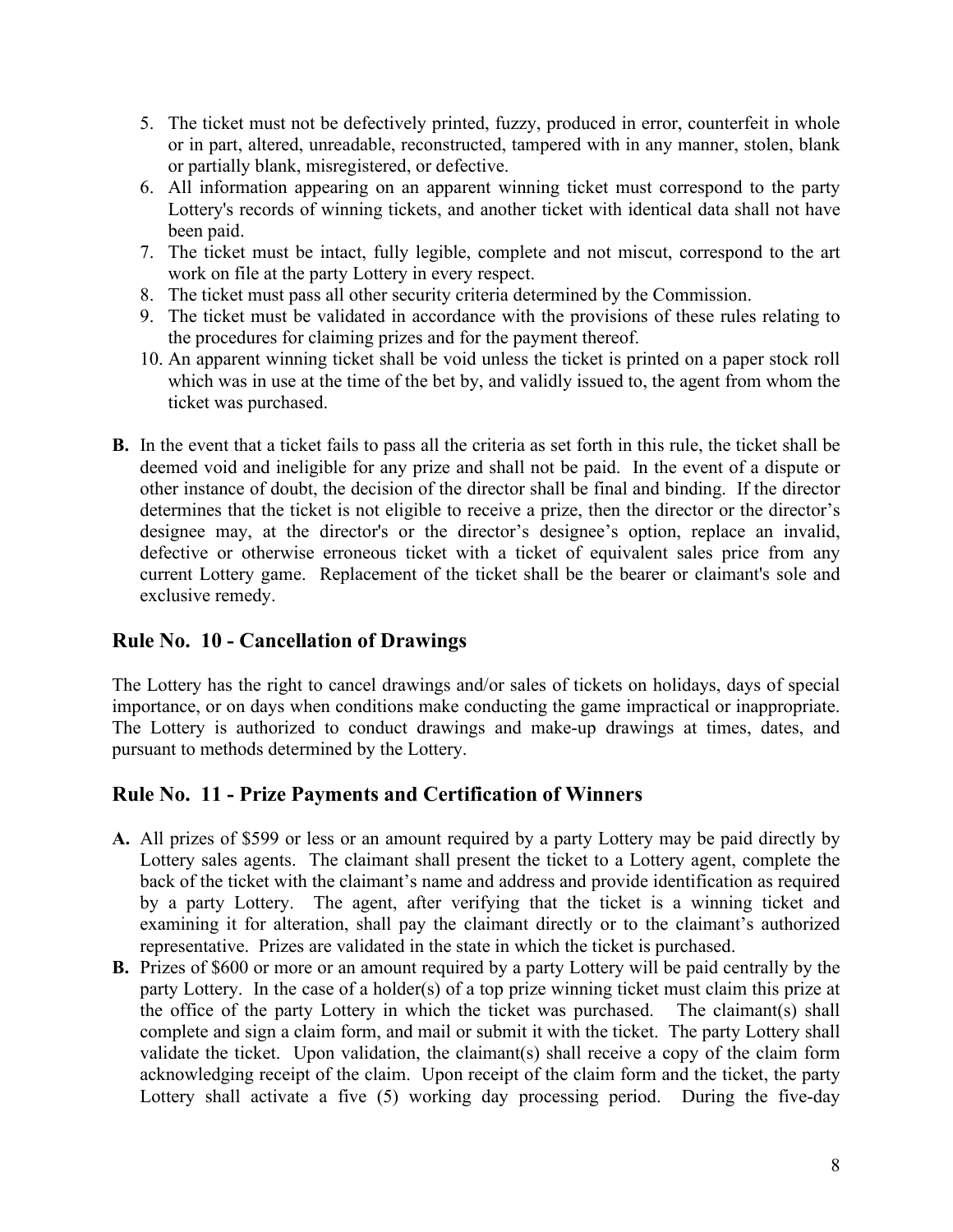processing period, the claimant(s) may add or substitute other persons as co-holders or trustees. This request must be in the form of a written, notarized request from the original holder(s) to the party Lottery where the ticket was validated. After the five (5) day processing period has been completed, the party Lottery shall release or mail the prize payment to the ticket holder(s) and/or any co-holders or trustees designated as applicable. The claimant(s) of the ticket must indicate whether the payment(s) will be in the form of cash or annuity but cannot select to be paid a combination of cash and annuity.

- **C.** Annuity Clause. All jackpot liabilities shall be funded by means of thirty year annuities or treasury strips using a graduated payment schedule.
	- 1. The jackpot prize shall be paid, at the election of the claimant no later than 60 calendar days after the claimant becomes entitled to the prize, with either a per winner annuity or cash payment.
	- 2. Prize entitlement is defined as the day the claimant files an initial claim with the party Lottery which sold the winning ticket.
	- 3. If the payment election is not made by the claimant within 60 calendar days after the claimant becomes entitled to the prize, then the prize shall be paid as an annuity prize.
	- 4. The election to receive the cash payment may be made at the time of the prize claim or within 60 calendar days after the claimant becomes entitled to the prize.
	- 5. The claimant of the top prize shall complete and sign the payment election form at the time of final election, and within 60 calendar days after the claimant becomes entitled to the prize. The claimant must designate the form of payment either annuity or cash.
	- 6. An election made after the claimant becomes entitled to the prize is final and cannot be revoked, withdrawn or otherwise changed.
	- 7. The minimum annuity payment over thirty years to any person is \$7,500. In the event of multiple prize winners, should any thirty-year prize fail to pay a minimum of \$7,500 per annum, the Tri-State Lotto Commission shall pay the winner(s) a lump sum payment. The payment will be made from available cash in the top prize pool. The payment will not be doubled to approximate the publicized annuity estimate.
	- 8. The first payment shall be made in cash and all payments, regardless of amount, shall be made less that portion payable to the Federal Government for withholding tax purposes. The central business office of the Tri-State Commission may withhold applicable state tax and/or other state withholdings allowed by the party Lottery's state law.
- **D.** Cash Clause. If one or more of the top prize winners chose the cash option, then the Top Prize Pool shall equal the cash available in the jackpot pool. If more than one top prize winner, the cash available in the jackpot pool will be shared equally. Rule 4(d) shall determine each share of the top prize.
- **E.** The following must be supplied by the claimant on the claim form:
	- 1. Name
	- 2. Address
	- 3. Telephone number
	- 4. Social Security number
	- 5. Date of Birth
	- 6. Claimant signature and date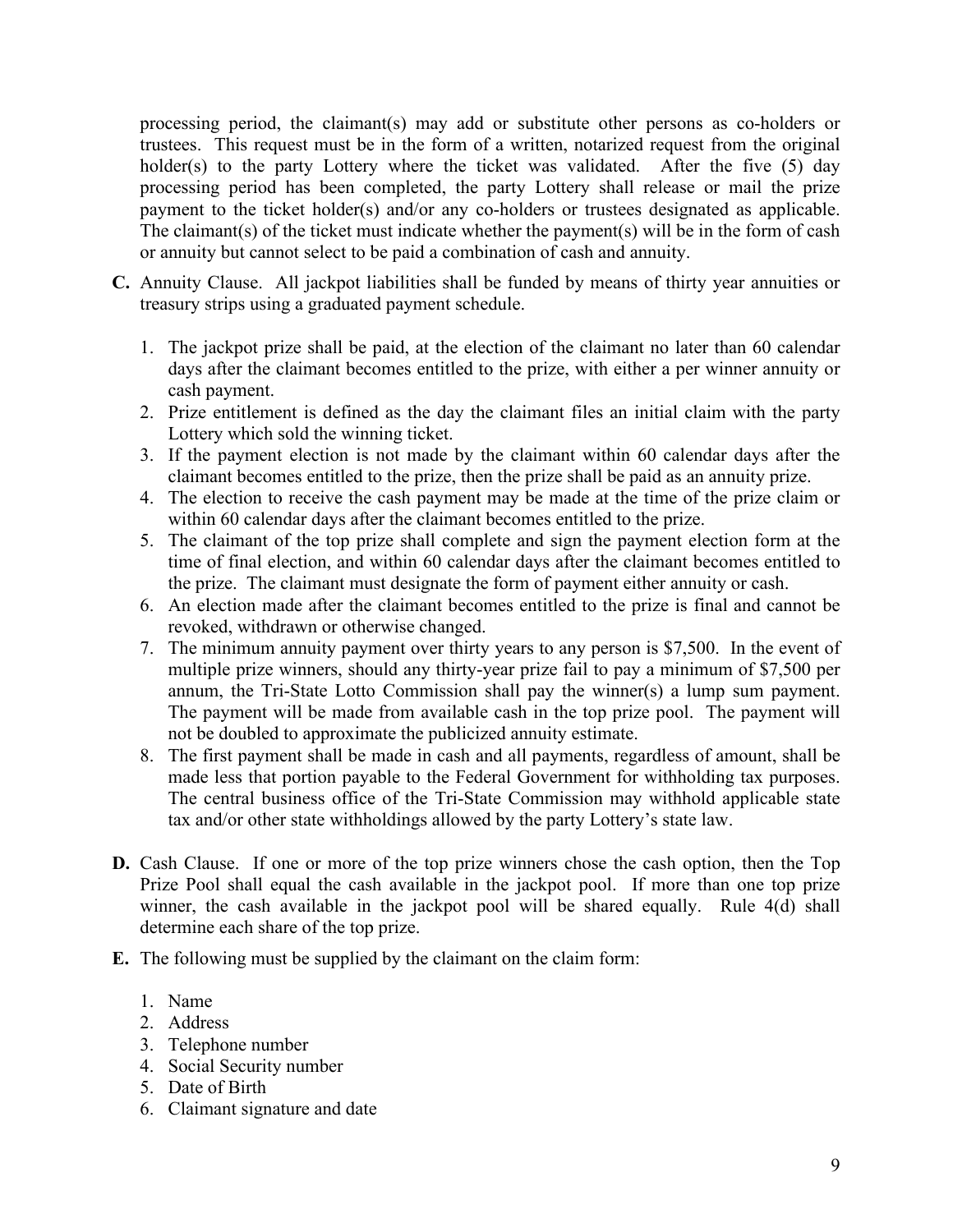- **F.** Claims submitted to the Commission shall be subject to validation.
- **G.** All prizes shall be claimed within 366 days after the drawing date in which the prize was won. Any prize not claimed within 366 days (see Rule 5 (e)) shall be forfeited.

## **Rule No. 12 - Licensing of Tri-State Lotto Agents**

- **A.** A license to sell Tri-State Lotto tickets shall not be issued to any person for the purpose of engaging in business exclusively as a lottery agent.
- **B.** A person interested in becoming a Tri-State Lotto sales agent must complete and sign an application and/or agreement as required by the party Lottery in which licensing will occur.
- **C.** Authority to issue, suspend or revoke licenses under this rule is vested in the director of the party Lottery where the agent is licensed.
- **D.** Before issuing such license, the Director shall consider but is not limited to the following factors:
	- 1. the financial responsibility and security of the business or activity in which the person is engaged;
	- 2. the accessibility of the place of business to the public;
	- 3. the sufficiency of existing licenses to serve public convenience for the purchase of lottery tickets;
	- 4. whether the place of business or activity is predominantly frequented by persons under the age of eighteen years; and
	- 5. the volume of expected sales.

#### **Rule No. 13 - Suspension and Revocation of Licenses**

- **A.** The Director of each party Lottery may suspend or revoke after notice and hearing, any license issued pursuant the party Lottery's state law. The license may, however, be temporarily suspended by the Director without prior notice, pending any prosecution, investigation or hearing. A license may be suspended or revoked for just cause, including one or more of the following reasons:
	- 1. failure to account for tickets received or the proceeds of the sale of tickets or to file a bond if required by the Commission or to comply with instructions of the Commission concerning the licensed activity;
	- 2. conviction of any criminal offense;
	- 3. failure to file any return or report, to keep records, or to pay any tax;
	- 4. engaging in fraud, deceit, misrepresentation or conduct prejudicial to public confidence;
	- 5. insufficiency of the number of tickets sold by the lottery agent; and
	- 6. a material change, since issuance of the license, with respect to any of the matters required to be considered by the director under Rule 12 (d).
- **B.** Any suspension or revocation of a state license shall automatically result in suspension of the Tri-State products.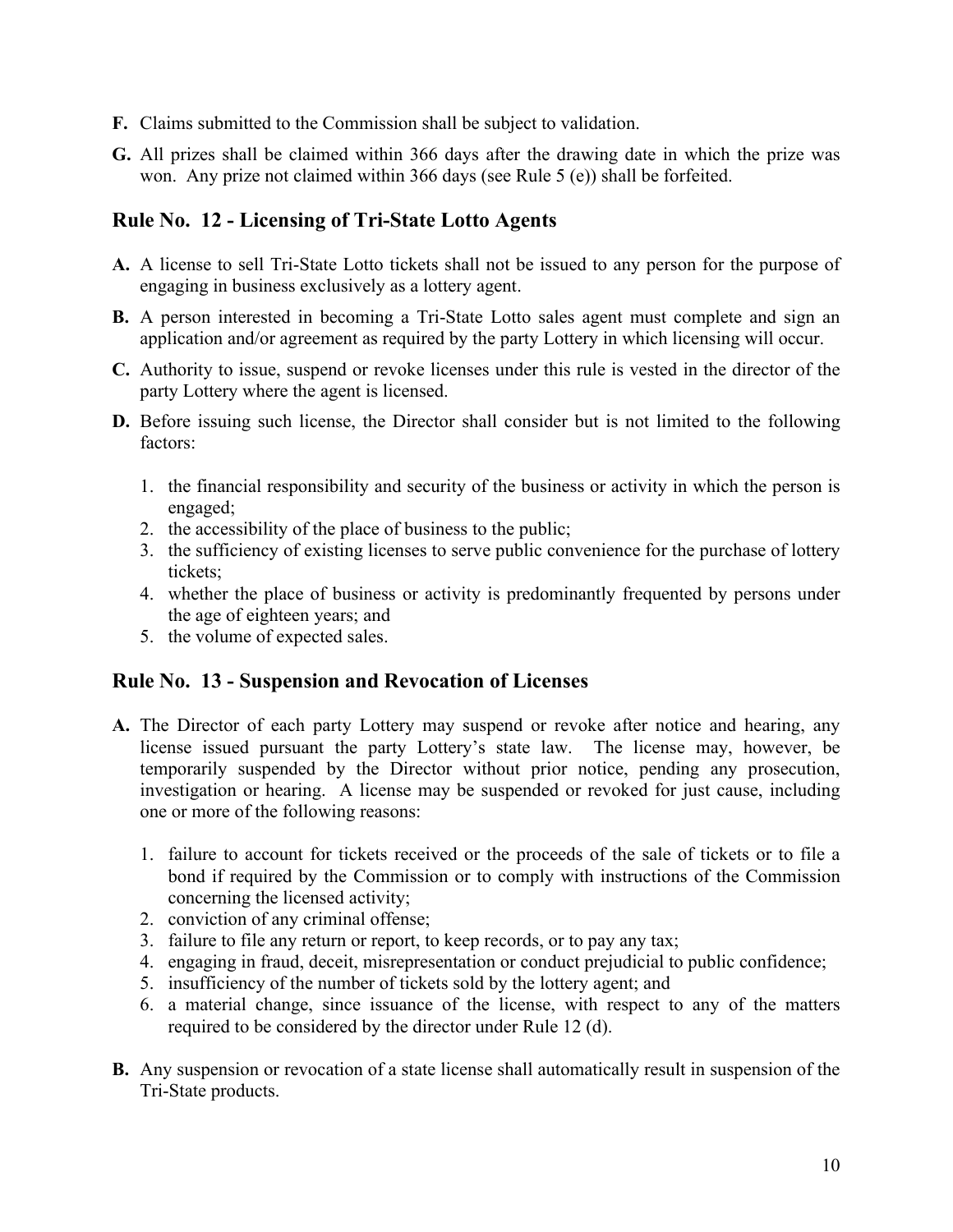**C.** A party state license suspension or revocation under this section may be appealed by the agent. The appeal shall be directed to the individual party state, whose decision shall be final.

## **Rule No. 14 - Sale by Party States Directly**

Any party Lottery may sell Tri-State Megabucks® tickets at any selling point it establishes in its own state or on state-owned land in other states.

## **Rule No. 15 - Tri-State Megabucks® Prize Drawings**

- **A.** At least once each week, the Commission shall hold a live drawing of the winning lotto numbers in a location to be determined by the Commission. Drawings shall be open to the public and be open to representatives of the various media.
- **B.** Open mechanical devices in full view of the public shall be employed to determine winning numbers.

## **Rule No. 16 - Severability of Provisions**

The provisions of any rules or regulations contained herein are severable. If any provision of a rule or regulation is invalid, or if any application thereof to any person or circumstance is invalid, the invalidity shall not affect other provisions or applications which can be given effect without the invalid provision or application.

#### **Rule No. 17 - Executive Session**

All meetings of the Commission shall be open to the public. The Commission may go into executive session only upon a unanimous vote of its members. The authority to enter into an executive session shall be governed by the statutes of the party Lottery hosting the meeting of the Commission.

## **Rule No. 18 - Legal Representation of the Tri-State Lotto Compact**

The Tri-State Lotto Compact shall be represented by the Attorney General of the party Lottery in which any law suit is filed against the Commission.

#### **Rule No. 19 - Agents**

All agents agree to abide by these rules and regulations as well as the published or established procedures for the game(s). Agents understand and agree that their license to sell tickets can be suspended or terminated by the party Lottery if they violate these rules or the procedures for the conduct of the game(s). Agents understand and agree that the party Lottery has the right to establish minimum sales levels which must be met in order for the agents to maintain their license to sell tickets.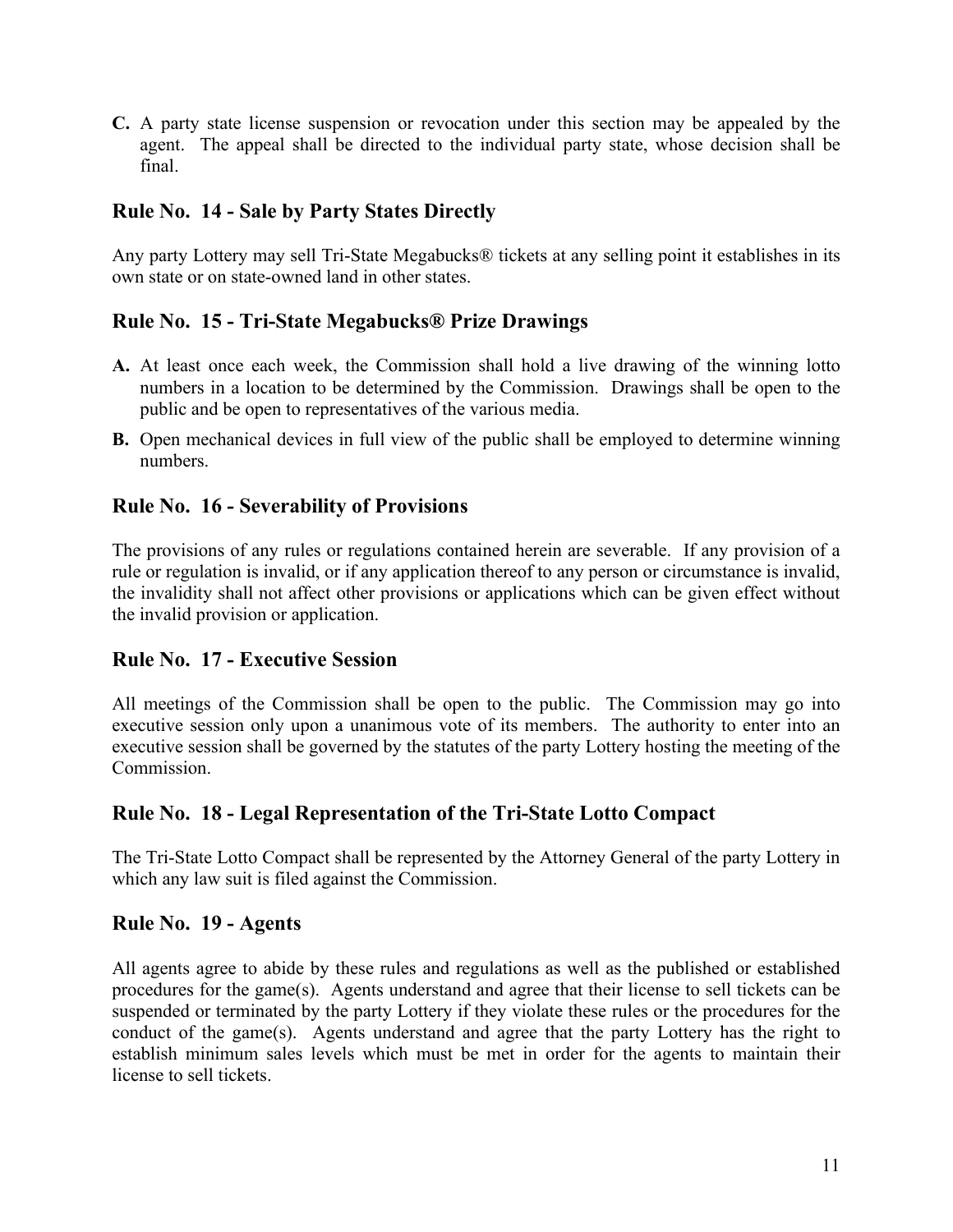## **Rule No. 20 - Players**

Players understand and agree that by purchasing a ticket or subscription, they shall abide by state law and regulations of the party Lottery and, if applicable, the Tri-State Lotto Commission®. Applicable regulations are available at party Lottery headquarters.

#### **Rule No. 21 - Unaccepted Bet**

If for any reason the player's bet is not accepted, then the liability of the party Lottery and its agent is limited to a refund of the amount wagered.

#### **Rule No. 22 - Sale of Tickets**

All ticket sales must be made through a terminal approved for use by agents by a party Lottery.

#### **Rule No. 23 - Sales Commission**

An agent is entitled to the same commission for Megabucks® ticket sales as is paid for their Tri-State on-line Lottery ticket sales.

## **Rule No. 24 - Retailers' Conduct, Bulk Purchase Restrictions**

- **A.** An agent authorized to sell tickets for draw games, or an employee of an agent, may not request, demand, or accept gratuities or additional compensation from any person, or agent thereof, in exchange for the purchase of Megabucks® tickets.
- **B.** An agent authorized to sell tickets for draw games must make Megabucks® tickets available for sale to the public during the hours that sale of Megabucks ® tickets are authorized to be sold while that agent's business is open to the public.
- **C.** An agent authorized to sell tickets for draw games may only sell Megabucks ® tickets on the premises described in the agent's contract, except as specially authorized in writing by the director of a party Lottery. A transaction, or any part thereof, for Megabucks ® tickets may not be made at the general corporate office of any agent unless that office is open to the public and has contracted with a party Lottery as a separate agent.
- **D.** An agent authorized to sell tickets for draw games may not enter into any special agreement with any person, group or persons, or agent thereof, for the purchase of over \$5,000 of Megabucks ® tickets for any one draw.
- **E.** An agent authorized to sell tickets for draw games must immediately report to a party Lottery any attempt made by one person, or group of persons, or an agent thereof, to purchase more than 50% of the number combinations for Megabucks ® for any one draw.
- **F.** An agent authorized to sell tickets for draw games must obtain the name and address of any person purchasing more than \$5,000 in Megabucks ® tickets for any one draw and report the information to the party Lottery where the intended sales would occur before the sale.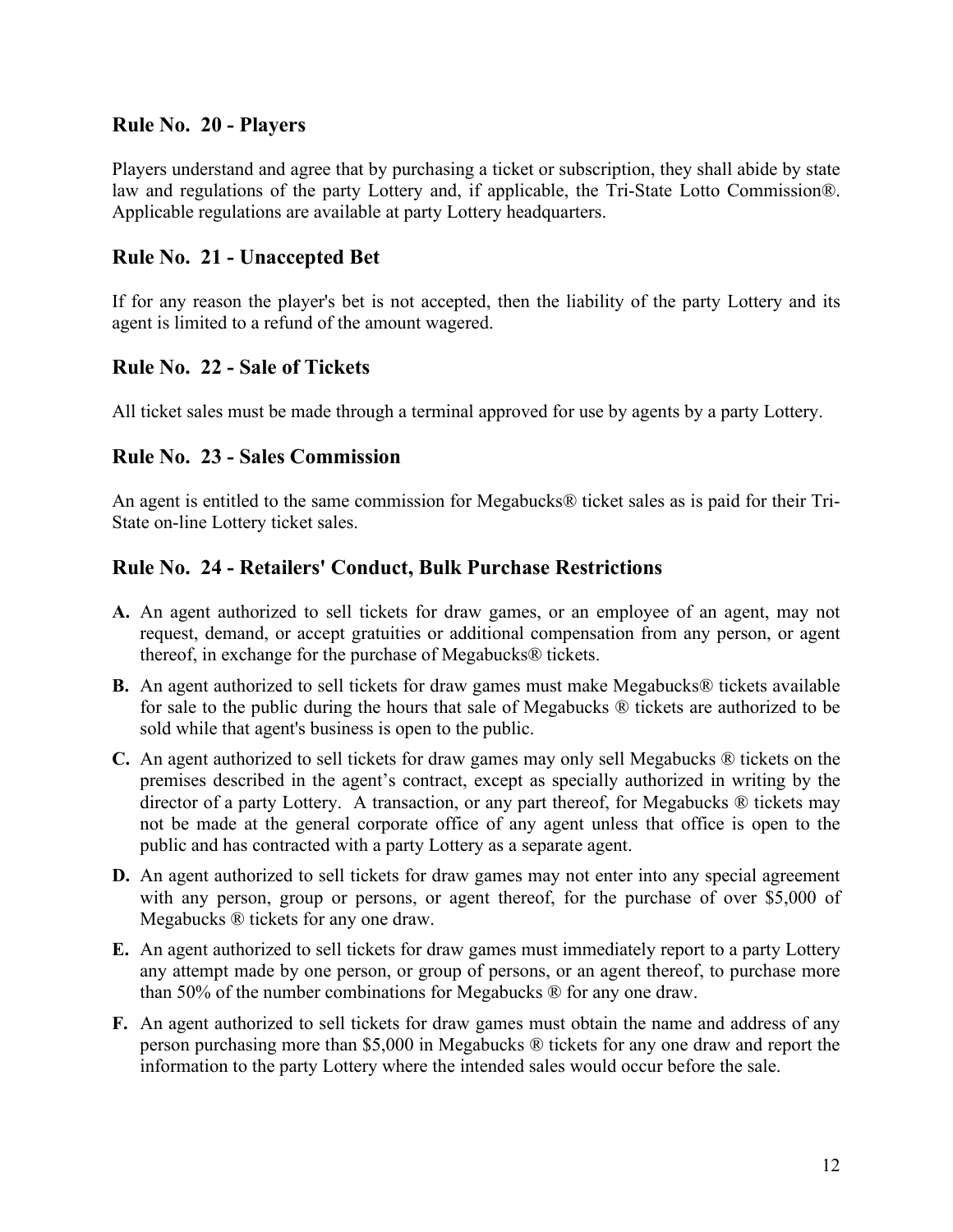- **G.** A member of any party Lottery shall not directly and knowingly sell a ticket subscription or combination of ticket subscriptions to any person or entity which would guarantee the purchaser to win the jackpot.
- **H.** An offer to buy and an offer to sell a ticket in a Tri-State draw game shall be made only at a location and only by a method which is approved by a party Lottery.
- **I.** Plays may be entered manually using a party Lottery's terminal or by means of a pre-printed play slip provided by a party Lottery. Facsimiles of play slips, copies of play slips, or other materials which are inserted into the terminal's play slip reader and which are not printed or approved by a party Lottery shall not be used to enter a play. A device shall not be connected to a terminal to enter plays, except as may be approved by a party Lottery. Unapproved play slips or other devices may be seized by a party Lottery.
- **J.** All plays made in the game shall be marked on the play slip by hand. A machine-printed play slips shall not be used to enter plays. Machine printed play slips may be seized by a party Lottery.
- **K.** All Lottery agents, who sell Tri-State Megabucks® tickets, must service all customers in a timely manner. This means that one person or one group of persons may not purchase 5,000 or more consecutive tickets at one time.
- **L.** A party Lottery's gaming system provider will develop and implement a protocol to monitor the gaming system of its party lottery for any buyout attempts. The protocol must include a notification method to its party Lottery.

# **Rule No. 25 - Subscriptions**

- **A.** To play by subscription, a player shall select five (5) different two-digit numbers, between one (01) and a designated number and one Megaball number between one (01) and a designated number.
- **B.** The following information must be supplied by the subscriber on any subscription application form:
	- 1. Name;
	- 2. A mailing address in the state of the party Lottery in which the subscription is purchased;
	- 3. Home or work telephone numbers;
	- 4. If applicable, the name of the recipient for a gift subscription;
	- 5. Number of draws for the subscription; and
	- 6. Five (5) two-digit numbers and one (1) two-digit Megaball number.
- **C.** If the party Lottery allows payment by credit card, and if the player selects payment for the subscription by credit card, the following information must be supplied by the purchaser on the subscription application form:
	- 1. Credit card number;
	- 2. Credit card expiration date;
	- 3. Cardholder's name;
	- 4. Cardholder's billing address;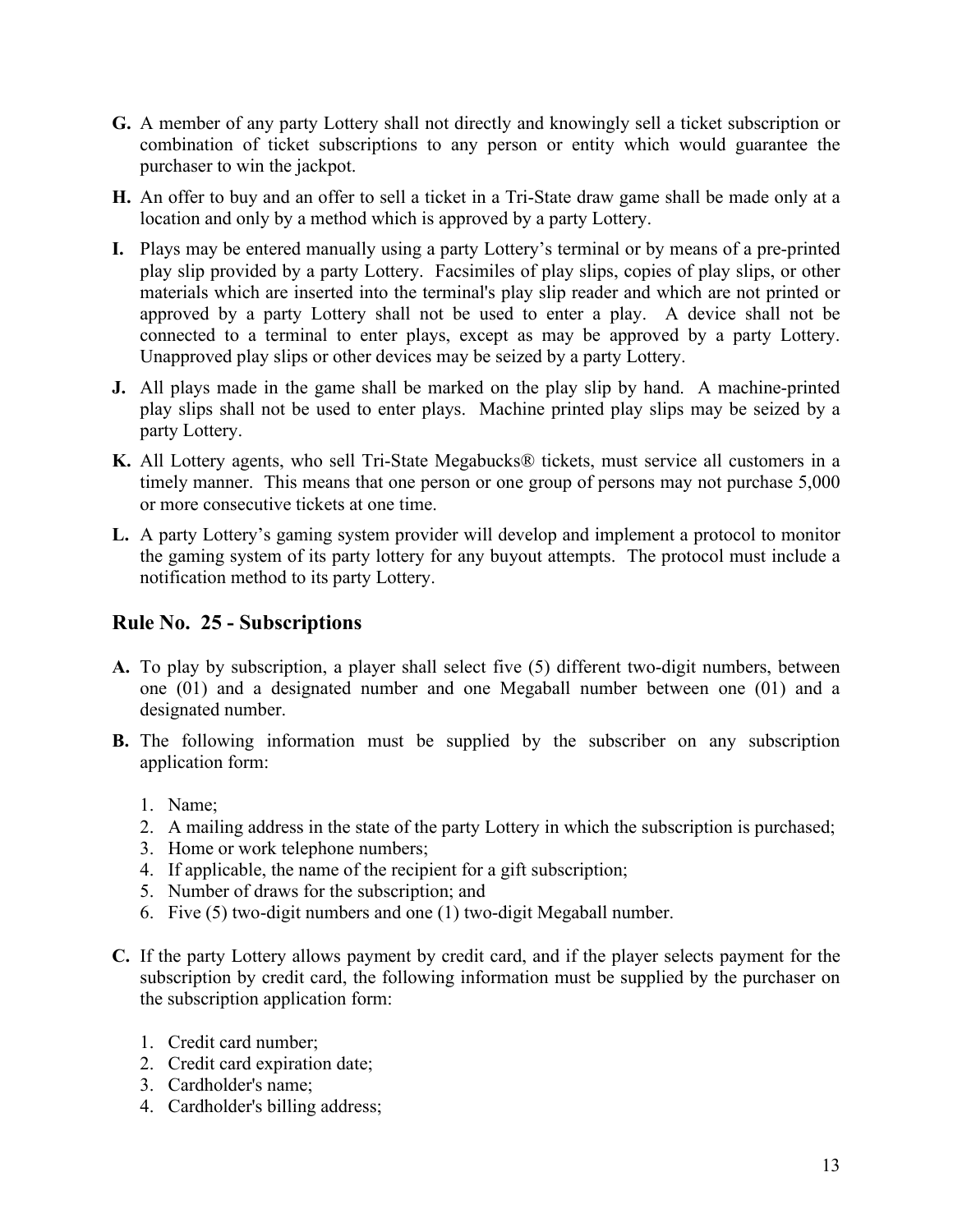- 5. Cardholder's home or work telephone numbers; and
- 6. Cardholder's signature.
- **D.** If subscriber selects payment for subscription by check, the check shall be payable to the party Lottery and attached to the subscription form.
- **E.** The completed subscription form shall be mailed or otherwise delivered to the party Lottery's headquarters for processing.
- **F.** Upon receipt of the subscription application, the party Lottery shall enter the subscriber's information into the party Lottery's gaming system.
- **G.** The party Lottery's gaming system will assign the next available effective draw date for the subscription.
- **H.** The database program will assign the following identification numbers to the subscription:
	- 1. Subscriber number; and
	- 2. Subscription number.
- **I.** The Lottery will assign the following identification numbers to the subscription:
	- 1. Batch number; and
	- 2. Sequence or certificate number.
- **J.** The party Lottery shall provide a subscription confirmation to the subscriber which shall list the following information:
	- 1. Subscriber name;
	- 2. Subscriber address;
	- 3. Five (5) two-digit numbers and one (1) two-digit Megaball number;
	- 4. Day, month and year the subscription is effective;
	- 5. Day, month and year the subscription expires;
	- 6. If selected, the name of the giver of the gift subscription;
	- 7. Subscriber number;
	- 8. Subscription number;
	- 9. Batch number; and
	- 10. Sequence or certificate number.
- **K.** It shall be the sole responsibility of the player to verify the following information is correct:
	- 1. Subscriber name;
	- 2. Subscriber address;
	- 3. Subscriber chosen five (5) two-digit numbers and one (1) two-digit Megaball number;
	- 4. Number of draws of the subscription; and
	- 5. Effective and expiration dates
- **L.** It shall be the sole responsibility of the subscriber to notify the party Lottery of incorrect data provided on the subscription confirmation prior to the effective date of the subscription.